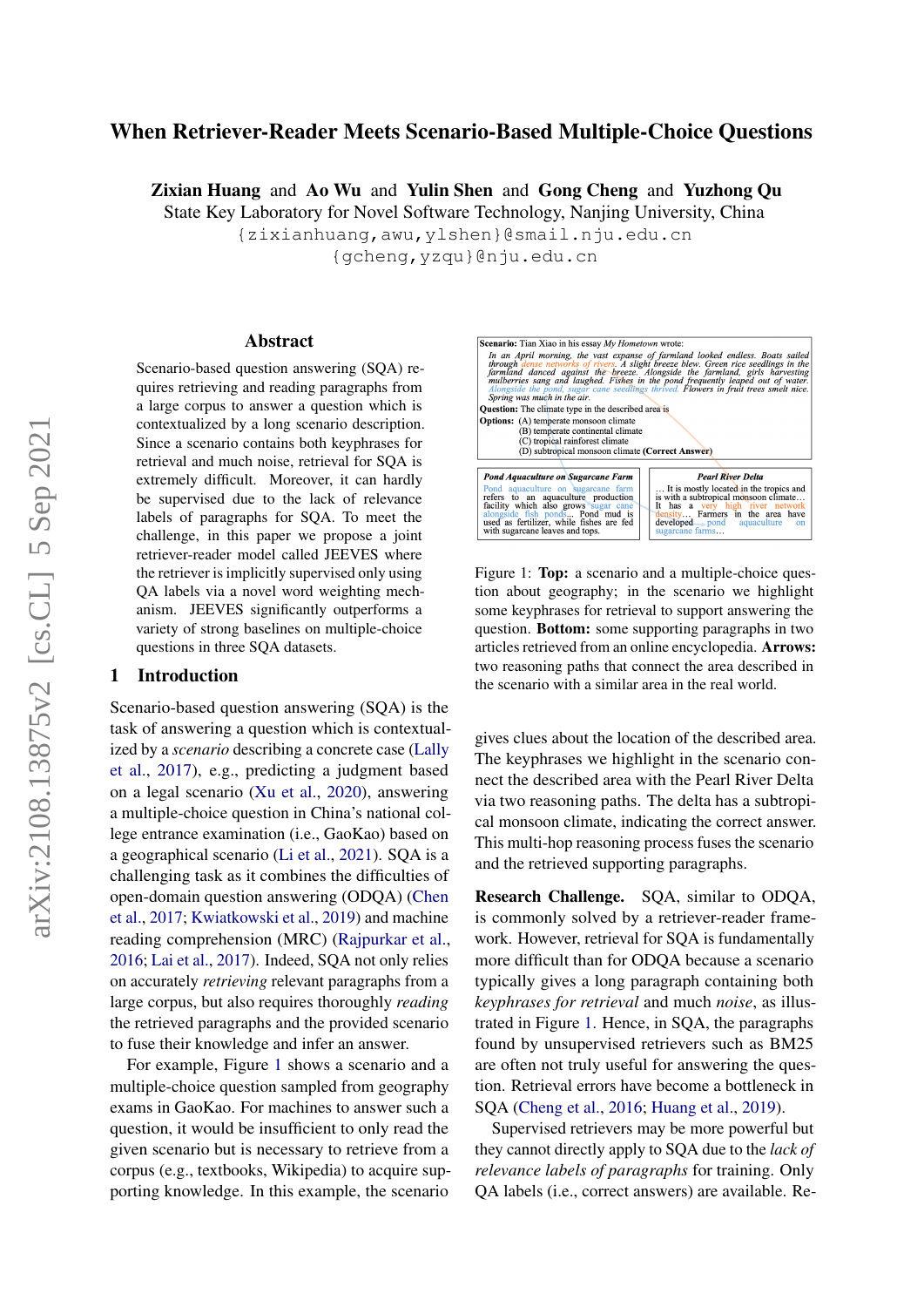cent dense passage retrievers (DPR) [\(Karpukhin](#page-8-8) [et al.,](#page-8-8) [2020\)](#page-8-8) can be distantly supervised by QA labels, using paragraphs that contain the goldstandard answer as positives. While such distant supervision is effective for ODQA where answers are short, it could not generate high-quality positives for most questions in SQA where the goldstandard answer is sentence-long and *not explicitly contained in any paragraph*. As a result, DPR shows unsatisfying performance on SQA datasets, as our experimental results will show. How can we effectively supervise a retriever for SQA?

Our Approach—JEEVES. To meet the challenge, we propose a novel retriever-reader method called JEEVES where we employ only QA labels to *implicitly* train our retriever. It is realized by learning a *word weighting* for distinguishing keyphrases from noise in the scenario to improve the accuracy of retrieval and hence of the downstream QA which is supervised. Since our retriever and reader are both supervised by QA labels, we train them jointly to further improve the overall accuracy.

We summarize our contributions as follows.

- We propose to implicitly supervise a retriever for answering multiple-choice questions in SQA by learning a word weighting.
- We present JEEVES, a new end-to-end model for SQA where the retriever and the reader are jointly trained only with QA labels.
- JEEVES significantly outperforms state-ofthe-art methods on three SQA datasets, including a new dataset we construct.

Our code and data are on GitHub: [https://github.com/nju-websoft/](https://github.com/nju-websoft/Jeeves-GKMC) [Jeeves-GKMC](https://github.com/nju-websoft/Jeeves-GKMC).

Outline. We discuss related work in Section [2,](#page-1-0) describe JEEVES in Section [3,](#page-2-0) present experiments in Section [4,](#page-4-0) and conclude the paper in Section [5.](#page-7-0)

# <span id="page-1-0"></span>2 Related Work

SQA has found application in many domains [\(Lally et al.,](#page-8-0) [2017;](#page-8-0) [Zhong et al.,](#page-9-1) [2018;](#page-9-1) [Chalkidis et al.,](#page-8-9) [2019;](#page-8-9) [Yang et al.,](#page-9-2) [2019;](#page-9-2) [Xu et al.,](#page-9-0) [2020;](#page-9-0) [Cheng et al.,](#page-8-6) [2016;](#page-8-6) [Huang et al.,](#page-8-7) [2019;](#page-8-7) [Li](#page-8-1) [et al.,](#page-8-1) [2021\)](#page-8-1). Among others, [Huang et al.](#page-8-7) [\(2019\)](#page-8-7) published the GeoSQA dataset containing multiplechoice questions in high-school geography exams, and they evaluated a variety of methods, mostly

adopting a retriever-reader framework. All the tested methods performed close to random guess. The authors pointed out that a major cause of error is imprecise retrieval due to the long description of a scenario which is critical to retrieval but noisy.

JEEVES mainly aims at addressing this issue and it outperformed state-of-the-art methods on three SQA datasets in our experiments.

Retrievers for SQA as well as ODQA are mainly unsupervised (e.g., BM25) due to the lack of relevance labels of paragraphs. Although word matching based retrievers are still useful [\(Lee et al.,](#page-8-10) [2019\)](#page-8-10), they could not effectively exploit long and noisy scenario descriptions in SQA and became a bottleneck [\(Cheng et al.,](#page-8-6) [2016;](#page-8-6) [Huang et al.,](#page-8-7) [2019\)](#page-8-7). Supervised retrievers such as rerankers [\(Matsub](#page-8-11)[ara et al.,](#page-8-11) [2020\)](#page-8-11) and dense retrievers [\(Lee et al.,](#page-8-10) [2019;](#page-8-10) [Karpukhin et al.,](#page-8-8) [2020;](#page-8-8) [Khattab and Zaharia,](#page-8-12) [2020\)](#page-8-12) need labeled paragraphs for training. While dense retrievers have been effectively trained with labels from distant supervision on ODQA datasets, in our experiments they were less effective on SQA datasets such as GeoSQA where answers (i.e., options of multiple-choice questions) are sentencelong and often not explicitly contained in any paragraph. As a result, distant supervision by exact matching failed to generate positives, while approximate matching generated false positives.

Another way to handle the lack of labels is by transfer learning. For example, AR [\(Pirtoaca et al.,](#page-8-13) [2019\)](#page-8-13) trains its retriever with labeled paragraphs from another similar dataset. However, we are not aware of any datasets that contain labeled paragraphs and are sufficiently similar to SQA datasets like GeoSQA. Training with labeled paragraphs from a very different dataset would influence the accuracy of the learned retriever on the target dataset. Indeed, AR showed unsatisfying performance on SQA datasets in our experiments.

JEEVES does not rely on distant supervision but only employs QA labels in the target SQA dataset to implicitly yet effectively train a retriever.

Readers have been extensively studied in MRC research. State-of-the-art methods use pre-trained language models (PLMs) [\(Jin et al.,](#page-8-14) [2020;](#page-8-14) [Zhang](#page-9-3) [et al.,](#page-9-3) [2020a](#page-9-3)[,b;](#page-9-4) [Liu et al.,](#page-8-15) [2020b\)](#page-8-15). Some readerretriever frameworks for ODQA jointly train their retriever and reader [\(Wang et al.,](#page-9-5) [2018;](#page-9-5) [Lee et al.,](#page-8-10) [2019\)](#page-8-10). JEEVES incorporates a reader which also builds on PLMs and fuses the knowledge in multi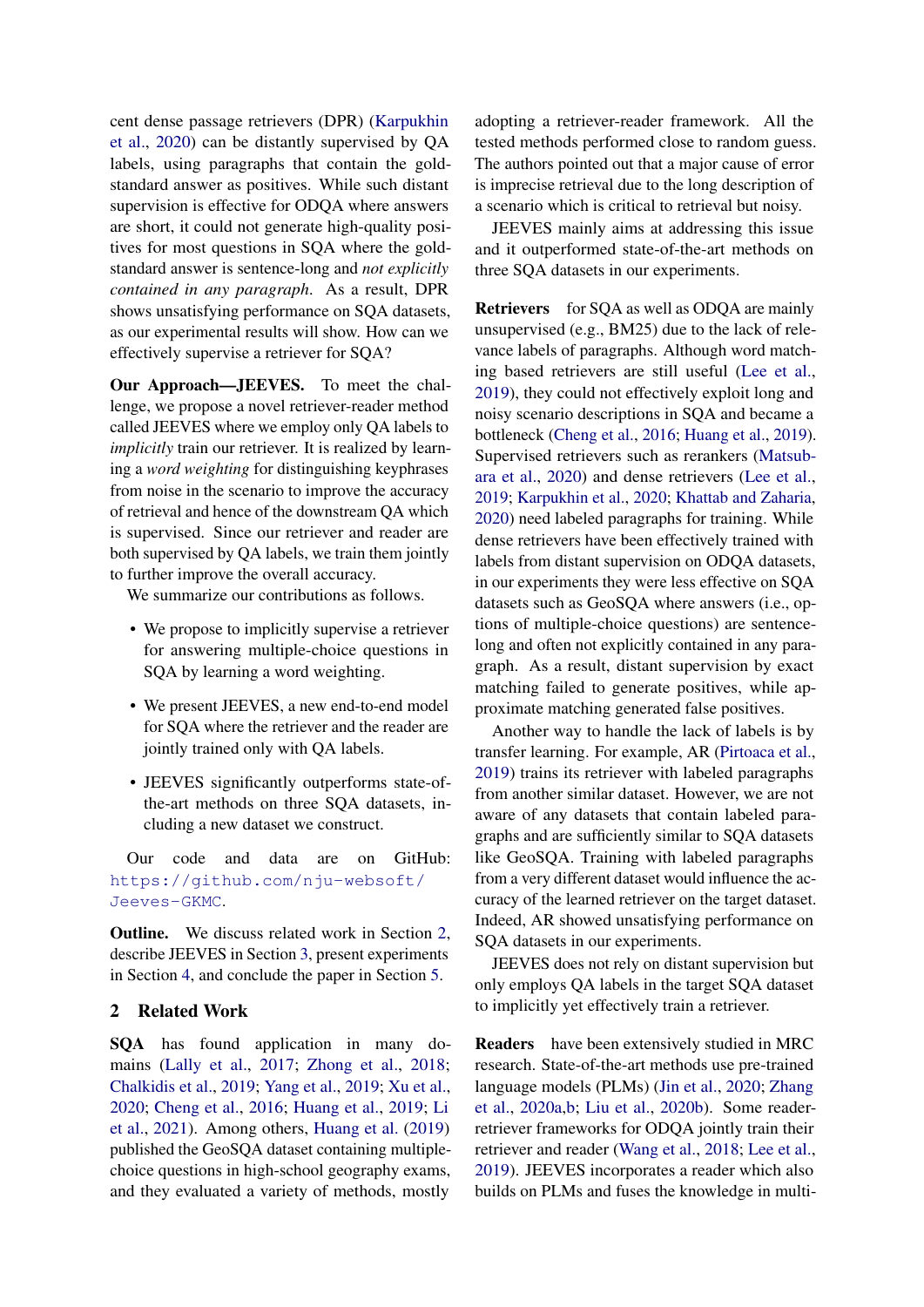ple paragraphs. JEEVES also performs joint training. These design choices showed effectiveness in our ablation study, although they are not included in our main research contributions.

# <span id="page-2-0"></span>3 Approach

## 3.1 Task Definition

We focus on scenario-based multiple-choice questions. Given a scenario description  $S$ , a question  $Q$ has a set of m options  $\mathbf{O} = \{O_1, \ldots, O_m\}$  where exactly one option is the correct answer. For each option  $O_i \in \mathbf{O}$ , we refer to the concatenation of S,  $\hat{Q}$ , and  $O_i$  as an enriched option  $\hat{O}_i$ . Observe that to answer Q, we commonly need to fuse the description in S with knowledge in some supporting paragraphs retrieved from a corpus P.

## 3.2 Overview of JEEVES

Figure [2](#page-2-1) presents an overview of JEEVES, which adopts a retriever-reader framework.

**Retriever.** For each enriched option  $\hat{O}_i$ , we consider all the potentially relevant paragraphs  $\mathbf{P}^{\text{raw}}_i$  in the corpus. Since  $\mathbf{P}_i^{\text{raw}}$  may have a very large size, for the paragraphs in  $\mathbf{P}_i^{\text{raw}}$  we only generate their sparse representations  $\mathbf{B}_i$  over the words in  $\hat{O}_i$ , but we weight these words based on the dense representation  $H_i$  of  $\hat{O}_i$ . We combine sparse representations  $B_i$  and word weights  $w_i$  to score each paragraph in  $\mathbf{P}_i^{\text{raw}}$  and retrieve k top-ranked paragraphs  $\mathbf{P}_i^{\text{top}}$  $i<sup>top</sup>$  to be fed into the reader. In particular, we leverage the computed paragraph scores  $z_i^{\text{spa}}$ i to compute a score  $\overline{s}_i^{\text{spa}}$  $i$ <sup>spa</sup> for option  $O_i$ , which in the training phase is compared with QA labels to implicitly supervise the retriever.

**Reader.** Since  $P_i^{top}$  $\int_{i}^{\text{top}}$  has a small size of k, for the paragraphs in  $\mathbf{P}_i^{\text{top}}$  we can afford to generate their dense representations  $G_i$ . We use  $G_i$ to re-score each paragraph in  ${\bf P}_i^{\text{top}}$  $i$ <sup>top</sup>, and we choose  $k'$  top-ranked paragraphs  $P_i^{\text{fus}}$  to fuse their dense representations into  $f_i$  and compute a score  $s_i^{\text{fus}}$  for option  $O_i$ . We also leverage the re-computed paragraph scores  $\mathbf{z}_i^{\text{den}}$  to compute a score  $s_i^{\text{den}}$  for  $O_i$ . Finally,  $s_i^{\text{spa}}$ <sup>spa</sup>,  $s_i^{\text{den}}$ , and  $s_i^{\text{fus}}$  are combined to score  $O_i$ .

### 3.3 Retriever

Our retriever for SQA is implicitly supervised by QA labels via a novel word weighting mechanism.

Paragraph Representation (BoW Vectors). For each enriched option  $\hat{O}_i$ , from the corpus **P** we

<span id="page-2-1"></span>

Figure 2: Overview of JEEVES.

take all the potentially relevant paragraphs  $P_i^{raw}$ : those containing any non-stopword in  $\hat{O}_i$ . Since  $\mathbf{P}_i^{\text{raw}}$  may have a large size, for each paragraph  $p_l \in \mathbf{P}_i^{\text{raw}}$  we inexpensively generate its sparse representation  $\mathbf{b}_l$  capturing its lexical features. Specifically, we adopt a bag-of-words (BoW) model. Let  $n_i$  be the number of unique words in  $\hat{O}_i$ . We define  $\mathbf{b}_l$  as an  $n_i$ -dimensional vector where each value is the BM25 score of  $p_l$  given the corresponding word in  $\hat{O}_i$  as a query. We pack together such vectors for all the paragraphs in  $\mathbf{P}^{\text{raw}}_i$ into a matrix  $\mathbf{B}_i$ :

<span id="page-2-2"></span>
$$
\mathbf{B}_{i} = [\mathbf{b}_{1}; \mathbf{b}_{2}; \ldots]. \tag{1}
$$

Option Representation (Shared Embeddings). For  $\hat{O}_i$  we generate its dense representation capturing its semantic features by feeding it into a PLM [\(Cui et al.,](#page-8-16) [2019;](#page-8-16) [Sun et al.,](#page-9-6) [2019\)](#page-9-6) which will be shared with our reader:

$$
PLM([CLS] S [SEP] Q [SEP] Oi [SEP]). \qquad (2)
$$

Recall that  $\hat{O}_i$  contains  $n_i$  unique words. If a word appears in multiple positions in  $\hat{O}_i$ , we will aggregate their dense representations in Eq. [\(2\)](#page-2-2) by max pooling. We pack together the aggregate vectors for all the  $n_i$  unique words in  $\hat{O}_i$  into a matrix  $\mathbf{H}_i$ :

$$
\mathbf{H}_i = [\mathbf{h}_1; \dots; \mathbf{h}_{n_i}]. \tag{3}
$$

Word Weighting. Some words in  $\hat{O}_i$  are keyphrases for retrieval while others are noise. We learn to weight each word representing its salience. Specifically, for all the  $n_i$  unique words in  $\hat{O}_i$ , we feed their dense representations  $H_i$  into two dense layers (called *word weighting network*) to output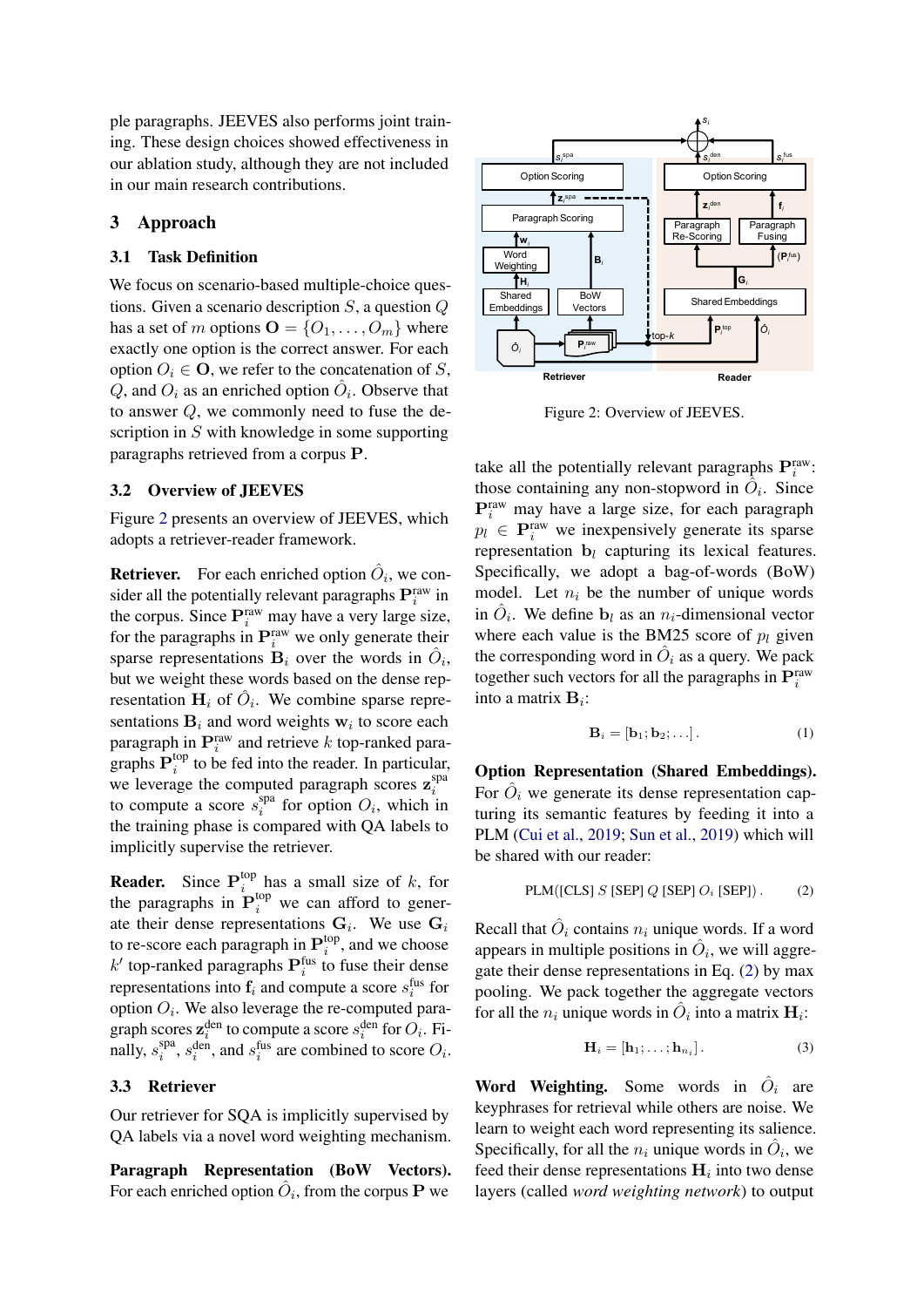$n_i$  values normalized by softmax as word weights:

$$
\mathbf{w}_{i} = \text{softmax}([w_{i,1}; \dots; w_{i,n_{i}}]^{T}), \text{ where}
$$
  

$$
w_{i,j} = \text{linear}(\text{tanh}(\text{linear}(\mathbf{h}_{j}))) \text{ for } 1 \leq j \leq n_{i}.
$$
 (4)

Paragraph Scoring. For all the paragraphs in  $P_i^{\text{raw}}$ , we compute weighted sums over their sparse representations  $\mathbf{B}_i$  to obtain their scores  $\mathbf{z}_i^{\text{spa}}$  $i$ <sup>spa</sup>:

$$
\mathbf{z}_i^{\text{spa}} = \mathbf{B}_i^{\mathsf{T}} \times \mathbf{w}_i. \tag{5}
$$

<span id="page-3-2"></span>We retrieve k top-ranked paragraphs  $\mathbf{P}_i^{\text{top}} \subseteq \mathbf{P}_i^{\text{raw}}$ according to  $\mathbf{z}_i^{\text{sp}\hat{\text{a}}}$  $i$ <sup>spa</sup> and feed  $P_i^{top}$  $i$ <sup>top</sup> into the reader.

Option Scoring. An enrich option stated explicitly in a paragraph is likely the correct answer. Paragraph scores  $\mathbf{z}_i^{\text{spa}}$  $i$ <sup>spa</sup> represent the confidence that such a statement is found [\(Clark et al.,](#page-8-17) [2016\)](#page-8-17). Therefore, we leverage  $\mathbf{z}_i^{\text{spa}}$  $s_i^{\text{spa}}$  to compute a score  $s_i^{\text{spa}}$  $\int_{i}^{\text{spa}}$  for option  $O_i$  by feeding  $\mathbf{z}_i^{\text{spa}}$  $i$ <sup>spa</sup> into two dense layers:

$$
s_i^{\text{spa}} = \text{linear}(\text{tanh}(\text{linear}(\mathbf{z}_i^{\text{spa}}))), \tag{6}
$$

where we trim  $z_i^{\text{spa}}$ <sup>spa</sup> to its  $\tau$  largest values. In this way, retrieval results  ${\bf P}_i^{\text{top}}$  $i^{\text{top}}$  are connected with QA results  $s_i^{\text{spa}}$  $i$ <sup>spa</sup> to allow implicit supervision.

Loss Function. Given a labeled correct answer  $O_j \in \mathbf{O}$ , we calculate the cross-entropy loss:

$$
\mathcal{L}^{\text{RETR}} = -\log \frac{\exp(s_j^{\text{spa}})}{\sum_{O_i \in \mathbf{O}} \exp(s_i^{\text{spa}})}.
$$
 (7)

Indeed, we employ only  $OA$  labels in Eqs.  $(6)(7)$  $(6)(7)$ to implicitly supervise the retriever in Eq. [\(5\)](#page-3-2) by training the word weighting network in Eq. [\(4\)](#page-3-3).

#### 3.4 Reader

Our reader for SQA uses both separate and fused dense representations of paragraphs.

Paragraph Representation (Shared Embeddings). Since  $\overline{P}_i^{top}$  $i$ <sup>top</sup> contains a small number of k paragraphs, for each paragraph  $p_l \in \mathbf{P}_i^{\text{top}}$  we generate its dense representation capturing its semantic features by reusing the shared PLM in Eq. [\(2\)](#page-2-2):

$$
[\mathbf{g}_{i,l,1}; \mathbf{g}_{i,l,2}; \ldots] =
$$
  
PLM([CLS]  $p_l$  [SEP]  $S$  [SEP]  $Q$  [SEP]  $O_i$  [SEP]) . (8)

We take  $g_{i,l,1}$ , the dense representation of the [CLS] token, as an aggregate representation of the entire sequence. We pack together such vectors for all the k paragraphs in  $\mathbf{P}_i^{\text{top}}$  $i^{\text{top}}$  into a matrix  $\mathbf{G}_i$ :

$$
\mathbf{G}_i = [\mathbf{g}_{i,1,1}; \dots; \mathbf{g}_{i,k,1}]. \tag{9}
$$

<span id="page-3-3"></span>**Paragraph Re-Scoring.** For all the  $k$  paragraphs in  ${\bf P}^{\text{top}}_i$  $i^{\text{top}}$ , we feed their dense representations  $\mathbf{G}_i$  into a dense layer to re-compute their scores  $z_i^{\text{den}}$ :

<span id="page-3-5"></span>
$$
\mathbf{z}_i^{\text{den}} = [z_{i,1}^{\text{den}}; \dots; z_{i,k}^{\text{den}}]^{\text{T}}, \text{ where } z_{i,l}^{\text{den}} = \text{linear}(\mathbf{g}_{i,l,1}).
$$
\n(10)

These scores are expected to be more accurate than those computed by Eq. [\(5\)](#page-3-2) based on sparse representations. Therefore, let  $\mathbf{P}_i^{\text{fus}} \subseteq \mathbf{P}_i^{\text{top}}$  $i^{\text{top}}$  be  $k'$  topranked paragraphs according to  $z_i^{\text{den}}$ . Below we will only fuse this subset of paragraphs for both effectiveness and efficiency considerations.

<span id="page-3-0"></span>Paragraph Fusion. Fusing the knowledge in multiple paragraphs is needed for SQA. We fuse the dense representations of all the  $k'$  paragraphs in  $P_i^{\text{fus}}$  to enhance their synergy. Specifically, we firstly perform *intra-paragraph fusion*. For each paragraph  $p_l \in \mathbf{P}_i^{\text{fus}}$ , we pack together the vec-tors in Eq. [\(8\)](#page-3-4) into four matrices:  $\mathbf{G}_{i,l}^{\text{P}}$  for  $p_l$ ,  $\mathbf{G}_{i,l}^{\text{S}}$ for  $S$ ,  $\mathbf{G}_{i,l}^{\mathbf{Q}}$  for  $Q$ , and  $\mathbf{G}_{i,l}^{\mathbf{O}}$  for  $O_i$ . For each pair of matrices such as  $(\mathbf{G}_{i,l}^{\text{P}}, \mathbf{G}_{i,l}^{\text{S}})$ , we fuse them into a vector  $\mathbf{f}_{i,l}^{\text{PS}}$  by dual-attention [\(Liu et al.,](#page-8-18) [2020a\)](#page-8-18):

<span id="page-3-1"></span>
$$
(\hat{\mathbf{G}}_{i,l}^{\mathrm{P}}, \hat{\mathbf{G}}_{i,l}^{\mathrm{S}}) = \text{DualAttention}(\mathbf{G}_{i,l}^{\mathrm{P}}, \mathbf{G}_{i,l}^{\mathrm{S}}),
$$
  
\n
$$
\mathbf{f}_{i,l}^{\mathrm{P}} = \max \text{-pooling}(\hat{\mathbf{G}}_{i,l}^{\mathrm{P}}),
$$
  
\n
$$
\mathbf{f}_{i,l}^{\mathrm{S}} = \max \text{-pooling}(\hat{\mathbf{G}}_{i,l}^{\mathrm{S}}),
$$
  
\n
$$
\mathbf{f}_{i,l}^{\mathrm{PS}} = \text{relu}(\text{linear}([(\mathbf{f}_{i,l}^{\mathrm{P}})^{\mathrm{T}}; (\mathbf{f}_{i,l}^{\mathrm{S}})^{\mathrm{T}}]^{\mathrm{T}})).
$$
 (11)

We concatenate such vectors for all the six pairs of matrices into a vector  $f_{i,l}$ :

$$
\mathbf{f}_{i,l} = [(\mathbf{f}_{i,l}^{\text{PS}})^{\text{T}}; (\mathbf{f}_{i,l}^{\text{PQ}})^{\text{T}}; (\mathbf{f}_{i,l}^{\text{PO}})^{\text{T}}; (\mathbf{f}_{i,l}^{\text{SQ}})^{\text{T}}; (\mathbf{f}_{i,l}^{\text{SO}})^{\text{T}}; (\mathbf{f}_{i,l}^{\text{QO}})^{\text{T}}]^{\text{T}}. \tag{12}
$$

We pack together such vectors for all the  $k'$  paragraphs in  $\mathbf{P}_i^{\text{fus}}$  into a matrix  $\mathbf{F}_i$ :

$$
\mathbf{F}_i = [\mathbf{f}_{i,1}; \dots; \mathbf{f}_{i,k'}]. \tag{13}
$$

Then we perform *inter-paragraph fusion* over all the k' paragraphs in  $\mathbf{P}_i^{\text{fus}}$ . We fuse  $\mathbf{F}_i$  into a vector  $f_i$  by self-attention [\(Zhong et al.,](#page-9-7) [2019\)](#page-9-7):

<span id="page-3-4"></span>
$$
\mathbf{f}_i = \mathbf{F}_i \times \text{softmax}([a_{i,1}; \dots; a_{i,k'}]^{\mathsf{T}}), \text{ where}
$$
  
\n
$$
a_{i,l} = \tanh(\text{linear}(\text{tanh}(\text{linear}(\mathbf{f}_{i,l}))))
$$
 (14)

Option Scoring. We leverage both the fused dense representation  $f_i$  and separate paragraph scores  $\mathbf{z}_i^{\text{den}}$  to compute two scores for option  $O_i$ :

<span id="page-3-6"></span>
$$
s_i^{\text{fus}} = \text{linear}(\mathbf{f}_i), \quad s_i^{\text{den}} = \sum_{p_l \in \mathbf{P}_i^{\text{top}}} z_{i,l}^{\text{den}}.
$$
 (15)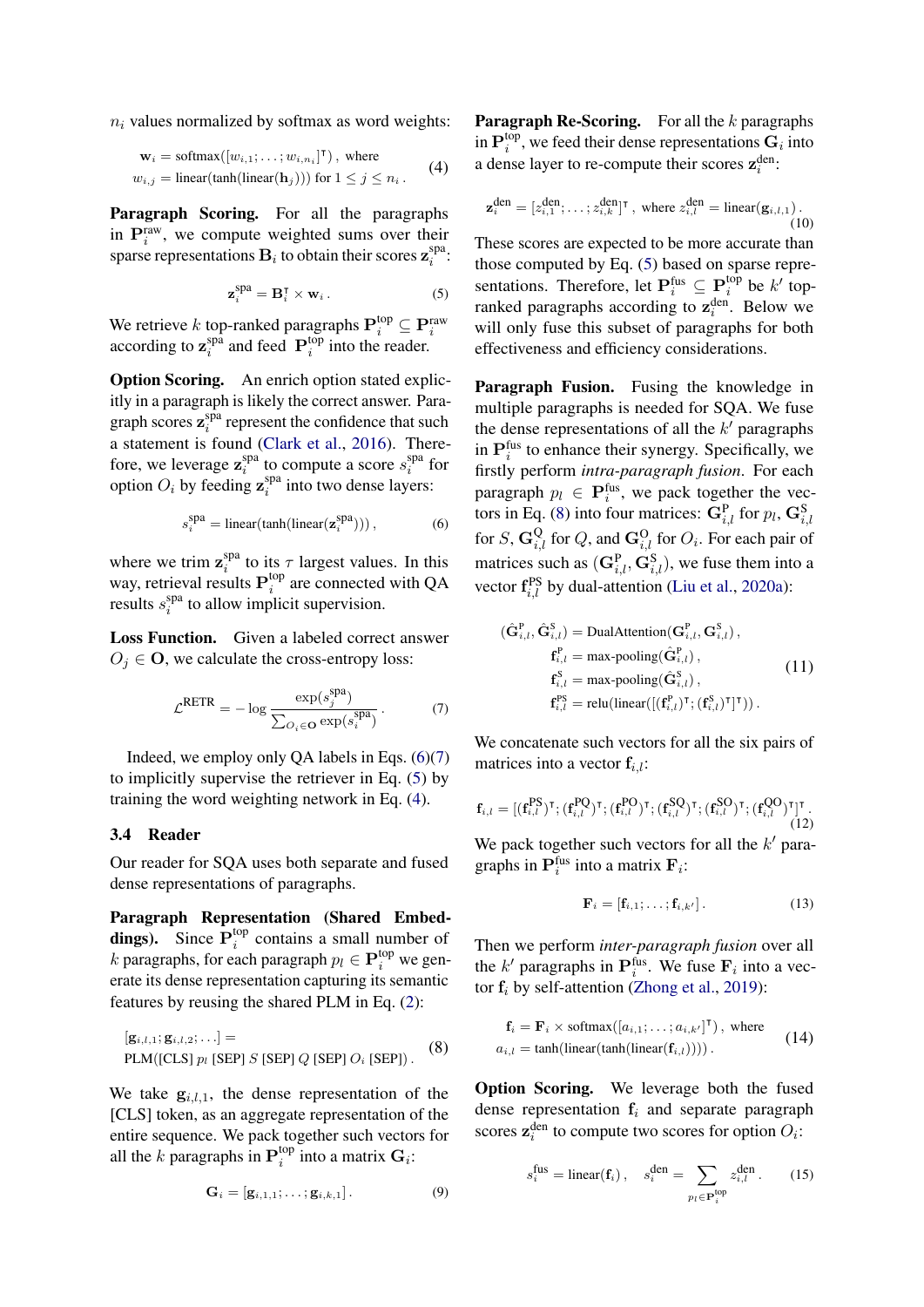Loss Function. Given a labeled correct answer  $O_j \in \mathbf{O}$ , we calculate the cross-entropy loss:

$$
\mathcal{L}^{\text{READ}} = -\log \frac{\exp(s_j^{\text{fus}})}{\sum_{O_i \in \mathbf{O}} \exp(s_i^{\text{fus}})} - \log \frac{\exp(s_j^{\text{den}})}{\sum_{O_i \in \mathbf{O}} \exp(s_i^{\text{den}})}
$$

$$
= -\log \frac{\exp(s_j^{\text{fus}} + s_j^{\text{den}})}{\sum_{O_i \in \mathbf{O}} \sum_{O_{i'} \in \mathbf{O}} \exp(s_i^{\text{fus}} + s_{i'}^{\text{den}})}.
$$
(16)

## 3.5 Joint Training and Prediction

**Joint Training.** We sum the retriever's loss and the reader's loss:

$$
\mathcal{L} = \mathcal{L}^{\text{RETR}} + \mathcal{L}^{\text{READ}}.
$$
 (17)

We sum such losses over all the training questions.

**Prediction.** For each option  $O_i \in \mathbf{O}$ , we have computed three scores:  $s_i^{spa}$  $s_i^{\text{gen}}, s_i^{\text{den}}, \text{ and } s_i^{\text{fus}}.$  We normalize each score over all the m options by softmax and then calculate their weighted sum as the final score  $s_i$  for  $O_i$ :

$$
[\hat{s}_1^{\text{spa}}; \dots; \hat{s}_m^{\text{spa}}]^\mathsf{T} = \text{softmax}([s_1^{\text{spa}}; \dots; s_m^{\text{spa}}]^\mathsf{T}),
$$
  
\n
$$
[\hat{s}_1^{\text{den}}; \dots; \hat{s}_m^{\text{den}}]^\mathsf{T} = \text{softmax}([s_1^{\text{den}}; \dots; s_m^{\text{den}}]^\mathsf{T}),
$$
  
\n
$$
[\hat{s}_1^{\text{fus}}; \dots; \hat{s}_m^{\text{fus}}]^\mathsf{T} = \text{softmax}([s_1^{\text{fus}}; \dots; s_m^{\text{fus}}]^\mathsf{T}),
$$
  
\n
$$
s_i = \alpha \cdot \hat{s}_i^{\text{spa}} + \beta \cdot \hat{s}_i^{\text{den}} + \gamma \cdot \hat{s}_i^{\text{fus}},
$$
  
\n(18)

where  $\alpha$ ,  $\beta$ ,  $\gamma$  are hyperparameters. We output the option with the highest final score as the answer.

## <span id="page-4-0"></span>4 Experiments

All the experiments were performed on RTX 3090.

#### 4.1 Datasets

To our knowledge, there were two datasets containing scenario-based multiple-choice  $(m = 4)$ questions, both collected from China's high-school exams. We constructed a new dataset. As shown in Table [1,](#page-4-1) scenarios and options are paragraph-long and sentence-long, respectively, thereby challenging existing retrievers as discussed in Section [1.](#page-0-1)

GeoSQA [\(Huang et al.,](#page-8-7) [2019\)](#page-8-7) contains geography questions. Each scenario contains a paragraph and a diagram annotated with a description of its main content. We filtered out questions where options are identifiers for objects in diagrams since diagram understanding is outside our research.

GH577 [\(Cheng et al.,](#page-8-6) [2016\)](#page-8-6) contains history questions. Each scenario contains a paragraph.

<span id="page-4-1"></span>

|                                 | GeoSOA | <b>GKMC</b> | GH577 |
|---------------------------------|--------|-------------|-------|
| <b>Ouestions</b>                | 3.910  | 1.600       | 577   |
| Chinese characters per scenario | 153    | 82          | 41    |
| Chinese characters per option   | 10     | 11          | 15    |

Table 1: Dataset statistics.

GKMC standing for GaoKao-level multiplechoice questions is a new dataset we constructed containing geography questions. We followed the procedure in [Huang et al.](#page-8-7) [\(2019\)](#page-8-7) to crawl and deduplicate questions, but we only kept diagram-free questions to be disjoint from GeoSQA.

Train-Dev-Test Splits. We performed five-fold cross-validation with a 3:1:1 split of each dataset into training, development, and test sets.

#### 4.2 Corpora

For GeoSQA and GKMC, we combined three geography textbooks and the Chinese Wikipedia into a corpus. We filtered Wikipedia by only keeping paragraphs in the geography domain identified by a BERT-based classifier fine-tuned with 500 positive and 500 negative paragraphs we manually annotated. The corpus contains 175k paragraphs.

<span id="page-4-2"></span>For GH577 we used all the 5.6m paragraphs in the Chinese Wikipedia as a corpus.

## <span id="page-4-3"></span>4.3 Implementation Details

JEEVES builds on a PLM. We implemented two variants of JEEVES based on different PLMs for Chinese: BERT-wwm-ext [\(Cui](#page-8-16) [et al.,](#page-8-16) [2019\)](#page-8-16) and ERNIE [\(Sun et al.,](#page-9-6) [2019\)](#page-9-6). We coarse-tuned PLMs on C3 ([https://](https://dataset.org/c3/) [dataset.org/c3/](https://dataset.org/c3/)), a Chinese multiple-choice MRC dataset. We used the BertAdam optimizer. We set maximum sequence length  $=$ 256, hidden layer = 12, hidden units =  $768$ , attention heads = 12, dropout rate =  $0.1$ , batch size = 16, learning rate =  $1e-5$ , and warm-up proportion  $= 0.1$ . For GeoSQA and  $GKMC$  we set epochs  $= 6$  and used two random seeds  $\{1, 2\}$ . For GH577 we set epochs = 10 and used four random seeds  $\{1, 2, 3, 4\}.$ 

We used Lucene to implement our retriever. We equipped Lucene's searcher with a custom scorer using word weights  $w_i$  to retrieve  $P_i^{top}$  $\frac{\log p}{i}$ .

We tuned six main hyperparameters of JEEVES:

- $k \in \{5, 10, 15\}$  below Eq. [\(5\)](#page-3-2), the number of retrieved paragraphs  $\mathbf{P}_i^{\text{top}}$  $\frac{\text{top}}{i}$
- $k' \in \{2, 3, 4\}$  below Eq. [\(10\)](#page-3-5), the number of fused paragraphs  ${\bf P}_i^{\text{fus}}$ ;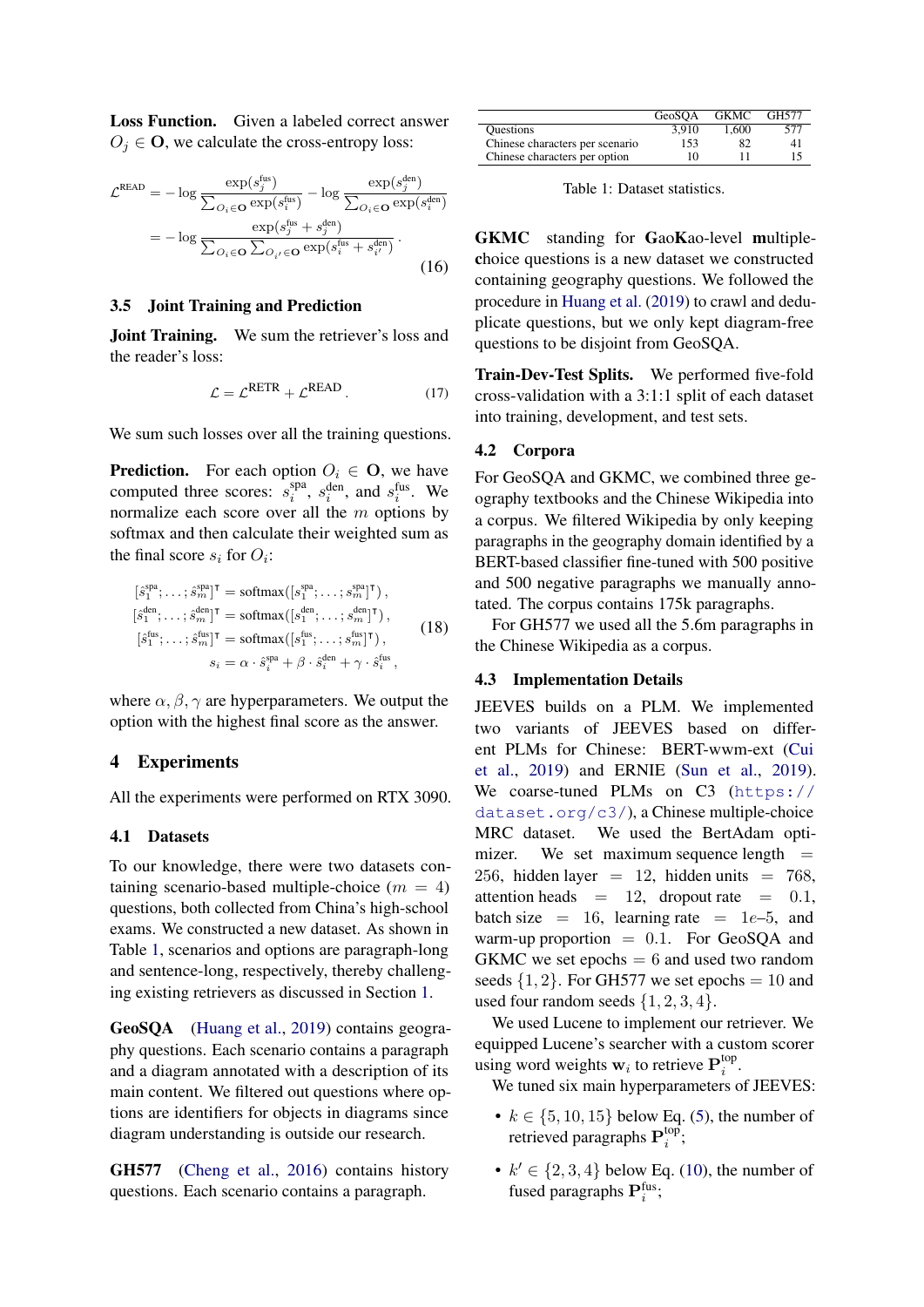- $\tau \in \{100, 200, 300\}$  below Eq. [\(6\)](#page-3-0), the number of values in  $z_i^{\text{spa}}$  $i$ <sup>spa</sup> used for computing  $s_i^{\text{spa}}$  $i$ <sup>spa</sup>;
- $\alpha, \beta, \gamma \in \{0, 0.05, \ldots, 1\}$  in Eq. [\(18\)](#page-4-2), the weights of the three scores for each option.

# 4.4 Baselines

We compared with a variety of baseline methods.

We compared with two retriever-reader methods: AR [\(Pirtoaca et al.,](#page-8-13) [2019\)](#page-8-13) and DPR [\(Karpukhin](#page-8-8) [et al.,](#page-8-8) [2020\)](#page-8-8). We adapted the reader in DPR to multiple-choice questions. We coarse-tuned the retrievers in AR (i.e., document relevance discriminator) and DPR on DuReader ([https://](https://github.com/baidu/DuReader) [github.com/baidu/DuReader](https://github.com/baidu/DuReader)), a Chinese ODQA dataset containing relevance labels of paragraphs, and we coarse-tuned the readers in AR (i.e., answer verifier discriminator) and DPR on C3. We implemented the following variants of DPR using different strategies for distant supervision.

- DPR<sub>exact</sub> represents the original implementation in [Karpukhin et al.](#page-8-8) [\(2020\)](#page-8-8). Paragraphs that contain an exact match of the goldstandard answer were labeled as positives.
- DPR<sub>appr- $r$ </sub> adopts approximate matching. Paragraphs that contain  $\geq r\%$  of the nonstopwords in the gold-standard answer were labeled as positives. We set  $r \in \{100, 50\}$ .
- DPR<sub>silver</sub> adopts an integer linear programming based method for distant supervision [\(Wang et al.,](#page-9-8) [2019\)](#page-9-8) to label L paragraphs as positives. We set  $L = 3$  according to the statistics of the development sets.

Table [2](#page-5-0) shows the proportions of questions where  $\geq$ 1 positive paragraph was labeled. Observe that DPRexact generated positives for 22.28–40.69% of the questions in SQA datasets, while it generated positives for 76.68–83.15% of the questions in ODQA datasets [\(Karpukhin et al.,](#page-8-8) [2020\)](#page-8-8), showing the difficulty of distant supervision for SQA. So we added  $DPR_{\text{appr-}r}$  and  $DPR_{\text{silver}}$  which generated more positives but might generate false positives.

We compared with a retrieval-based method: IR Solver [\(Clark et al.,](#page-8-17) [2016\)](#page-8-17). It concatenated the scenario, question, and each option into a query to retrieve the top-ranked paragraph, and used the score of that paragraph as the score of the option.

We compared with five MRC methods: **SPC**, MMM [\(Jin et al.,](#page-8-14) [2020\)](#page-8-14), DCMN+ [\(Zhang et al.,](#page-9-3) [2020a\)](#page-9-3), SG-NET [\(Zhang et al.,](#page-9-4) [2020b\)](#page-9-4), and

<span id="page-5-0"></span>

|                         | GeoSOA  | GKMC.     | GH577   |
|-------------------------|---------|-----------|---------|
| $DPR_{exact}$           | 35.68%  | 40.69%    | 22.28%  |
| $DPR_{\text{appr-100}}$ | 52.43%  | 61.06%    | 33.16%  |
| $DPR_{appr-50}$         | 90.18%  | $94.00\%$ | 79.65%  |
| DPR <sub>silver</sub>   | 100.00% | 100.00%   | 100.00% |

Table 2: Questions with positive paragraphs labeled by different strategies for distant supervision.

DHC [\(Liu et al.,](#page-8-15) [2020b\)](#page-8-15). We fed them with top-10 paragraphs relevant to each option. We retrieved such paragraphs in a standard way: by concatenating the scenario, question, and option into a query to retrieve using BM25. SPC standing for sentence pair classification employed a sentence pair classifier based on a PLM to rank options by pairing each option with a concatenation of the scenario and the question. For MMM we coarsetuned its sentence encoder using CMNLI ([https:](https://github.com/CLUEbenchmark/CLUE) [//github.com/CLUEbenchmark/CLUE](https://github.com/CLUEbenchmark/CLUE)), a Chinese natural language inference dataset, and we used C3 as its in-domain source dataset for finetuning. For SG-NET we used HanLP ([https://](https://github.com/hankcs/HanLP) [github.com/hankcs/HanLP](https://github.com/hankcs/HanLP)) as its parser.

AR, DPR, SPC, MMM, DCMN+, SG-NET, and DHC build on a PLM. For a fair comparison with JEEVES, we implemented two variants of these methods based on BERT-wwm-ext and ERNIE, configured in the same way as described in Section [4.3.](#page-4-3) For readers we tuned maximum sequence length in  $\{256, 512\}$ , epochs in  $\{6, 10\}$ , and learning rate in  $\{1e-5, 3e-5\}$ . For the retriever in DPR we tuned maximum sequence length in {128, 256}, set epochs  $= 40$ , and other hyperparameters according to [Karpukhin et al.](#page-8-8) [\(2020\)](#page-8-8).

More implementation details about the baseline methods are on GitHub.

#### 4.5 Evaluation Metrics

To evaluate SQA, we relied on QA labels to measure the accuracy of each approach: the proportion of correctly answered questions.

To evaluate retrievers for SQA, we sampled 200 questions randomly but evenly from the test set of each fold on GKMC, and for each question we manually annotated relevant paragraphs in the corpus. We measured the relevance of the paragraphs retrieved by each retriever using MAP and NDCG at different positions (@2 and @10) in the ranked list of retrieved paragraphs. We also measured Hit **Rate:** the proportion of questions for which  $>1$ retrieved paragraph is relevant.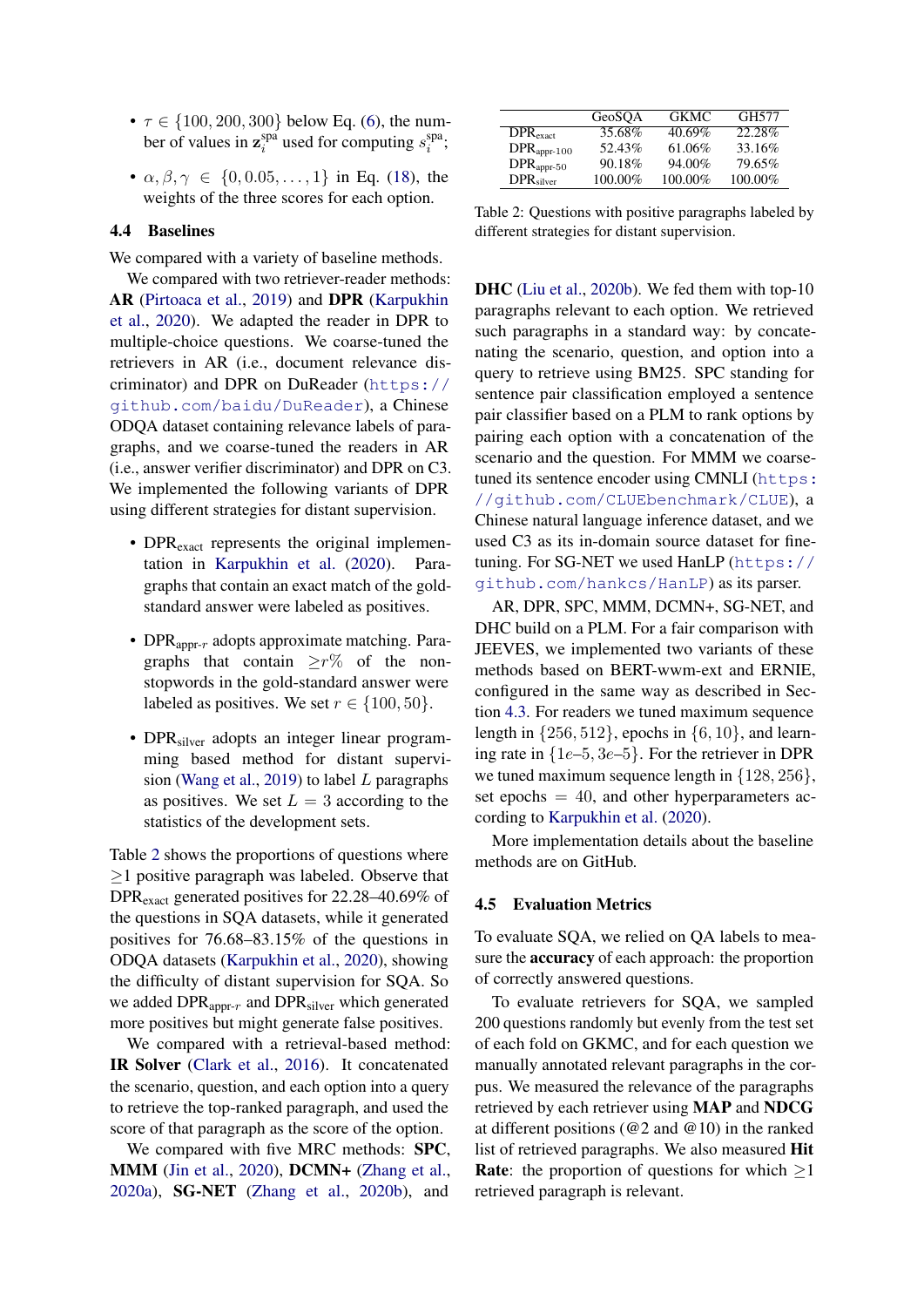<span id="page-6-0"></span>

|                        | GeoSQA               |                      |                      | <b>GKMC</b>          |                      | GH577                |  |
|------------------------|----------------------|----------------------|----------------------|----------------------|----------------------|----------------------|--|
|                        | dev                  | test                 | dev                  | test                 | dev                  | test                 |  |
| <b>IR Solver</b>       | $31.71$ $^{\bullet}$ | $31.71$ $^{\bullet}$ | $45.94$ $^{\circ}$   | $45.94$ $^{\circ}$   | $33.33$ $^{\circ}$   | $33.33$ $^{\bullet}$ |  |
| <b>BERT-wwm-ext</b>    |                      |                      |                      |                      |                      |                      |  |
| AR                     | $34.78^{\circ}$      | $33.40^{\circ}$      | $51.06^{\circ}$      | $50.19$ <sup>*</sup> | 34.21                | $31.75$ <sup>*</sup> |  |
| $DPR_{exact}$          | $31.20$ <sup>*</sup> | $29.82$ <sup>*</sup> | $40.50^{\circ}$      | $38.86$ <sup>*</sup> | $34.85$ $^{\circ}$   | $32.84$ <sup>*</sup> |  |
| $DPR_{appr-100}$       | $32.16$ <sup>*</sup> | $30.62$ $^{\circ}$   | 41.08 $^{\bullet}$   | $39.12$ $^{\bullet}$ | $35.21$ $^{\circ}$   | $32.84$ $^{\circ}$   |  |
| $DPR_{\text{appr-50}}$ | $31.68$ $^{\bullet}$ | 29.87 *              | $41.72$ *            | $41.66$ $^{\circ}$   | $39.41$ $^{\bullet}$ | $32.29$ $^{\bullet}$ |  |
| DPR <sub>silver</sub>  | $31.46$ <sup>*</sup> | $31.33$ $^{\bullet}$ | $40.42$ *            | $39.06$ $^{\bullet}$ | $35.03$ $^{\circ}$   | $34.85$ $^{\circ}$   |  |
| <b>SPC</b>             | $36.39$ <sup>*</sup> | $33.84$ $^{\bullet}$ | $49.81$ $^{\bullet}$ | $48.25$ $^{\circ}$   | $31.58$ <sup>*</sup> | $28.07$ $^{\bullet}$ |  |
| <b>MMM</b>             | $35.96$ <sup>*</sup> | $32.86$ <sup>*</sup> | $50.68$ $^{\circ}$   | 47.69 $^{\bullet}$   | $40.53$ $^{\circ}$   | $33.68$ <sup>*</sup> |  |
| $DCMN+$                | $36.19$ <sup>*</sup> | $34.58$ $^{\circ}$   | $50.56$ $^{\circ}$   | $48.38$ $^{\circ}$   | $37.72$ $^{\bullet}$ | $33.51$ $^{\circ}$   |  |
| SG-Net                 | $33.76$ $^{\circ}$   | $33.73$ $^{\bullet}$ | $50.94$ $^{\bullet}$ | 47.69 $^{\bullet}$   | $40.35$ $^{\circ}$   | $33.86$ <sup>*</sup> |  |
| <b>DHC</b>             | $35.24$ $^{\bullet}$ | $33.84$ $^{\bullet}$ | $48.38^{\circ}$      | $48.25$ $^{\circ}$   | $40.35$ $^{\circ}$   | $32.81$ $^{\circ}$   |  |
| <b>JEEVES</b>          | 38.81                | 36.95                | 57.34                | 55.78                | 46.27                | 40.35                |  |
| <b>ERNIE</b>           |                      |                      |                      |                      |                      |                      |  |
| AR                     | $34.45$ $^{\circ}$   | $33.30^{\circ}$      | 49.63                | $47.31$ $^{\bullet}$ | $34.39^{\circ}$      | $32.81$ <sup>*</sup> |  |
| $DPR_{exact}$          | $32.01$ <sup>*</sup> | $29.95$ <sup>*</sup> | $41.70^{\circ}$      | $39.90$ <sup>*</sup> | 36.14                | $32.46$ <sup>*</sup> |  |
| $DPR_{appr-100}$       | $30.75$ $^{\circ}$   | $30.99$ $\bullet$    | $40.37$ $^{\bullet}$ | $38.06$ <sup>*</sup> | $36.14$ $^{\bullet}$ | $28.24$ $^{\bullet}$ |  |
| $DPR_{\text{appr-50}}$ | $31.69$ <sup>*</sup> | $31.25$ $^{\bullet}$ | 42.50 $^{\circ}$     | $40.25$ $^{\circ}$   | $35.26$ $^{\circ}$   | $31.23$ $^{\bullet}$ |  |
| DPR <sub>silver</sub>  | $32.32$ $^{\circ}$   | $32.20$ $^{\bullet}$ | $41.56$ $^{\circ}$   | $40.19$ $^{\circ}$   | $36.84$ $^{\bullet}$ | $32.51$ $^{\circ}$   |  |
| <b>SPC</b>             | $33.43$ $^{\circ}$   | $32.35$ $^{\circ}$   | $47.63$ $^{\circ}$   | $46.06$ $^{\bullet}$ | $36.67$ *            | $31.76$ <sup>*</sup> |  |
| <b>MMM</b>             | $34.50^{\circ}$      | $31.66$ <sup>*</sup> | 45.88                | $40.56$ $^{\circ}$   | $36.49$ <sup>*</sup> | $31.23$ $^{\bullet}$ |  |
| $DCMN+$                | $34.12$ $^{\bullet}$ | $32.33$ $^{\bullet}$ | $49.06$ $^{\circ}$   | $47.19$ *            | $36.14$ $^{\bullet}$ | $31.58$ $^{\circ}$   |  |
| SG-Net                 | $32.40^{\circ}$      | $31.46$ <sup>*</sup> | $48.57$ *            | $46.56$ $^{\circ}$   | $37.89$ <sup>*</sup> | $34.21$ $^{\bullet}$ |  |
| DHC                    | $32.84$ $^{\circ}$   | $33.09$ $^{\bullet}$ | $46.69$ $^{\circ}$   | $47.31$ $^{\circ}$   | $36.49$ $^{\circ}$   | $27.02$ $^{\bullet}$ |  |
| <b>JEEVES</b>          | 38.76                | 35.99                | 57.40                | 53.78                | 42.11                | 36.14                |  |

<span id="page-6-1"></span>Table 3: Comparison with baselines (accuracy of SQA). We mark the results of baselines that are significantly lower than JEEVES under  $p < 0.01$  (<sup> $\bullet$ </sup>).

|               | <b>BERT-wwm-ext</b> | <b>ERNIE</b> |
|---------------|---------------------|--------------|
| <b>SPC</b>    | 102m                | 99m          |
| MMM           | 109m                | 106m         |
| $DCMN+$       | 109m                | 106m         |
| SG-Net        | 135m                | 133m         |
| DHC           | 140 <sub>m</sub>    | 137m         |
| <b>JEEVES</b> | 130m                | 127m         |

Table 4: Comparison with baselines (model size).

## 4.6 Results

We averaged the results over all the random seeds and folds on each dataset.

Comparison with Baselines. In Table [3,](#page-6-0) JEEVES achieved the highest accuracy of SQA on both the validation and test sets of all the three datasets. It significantly outperformed all the baselines under  $p < 0.01$ . The strongest baseline methods were DCMN+ (BERT-wwm-ext) on the test set of GeoSQA, AR (BERT-wwm-ext) on GKMC, and SG-Net (ERNIE) on GH557. JEEVES (BERT-wwm-ext) exceeded them by 2.37 of accuracy on GeoSQA, by 5.59 on GKMC, and by 6.14 on GH577. The results demonstrated the effectiveness of our end-to-end model for SQA.

Observe that JEEVES achieved better performance by a model comparable to baseline methods in size. As shown in Table [4,](#page-6-1) their numbers of parameters were of the same order of magnitude.

Comparison between Retrievers. In Table [5,](#page-6-2) JEEVES retrieved the most relevant paragraphs for SQA. It significantly outperformed all the baseline retrievers under  $p < 0.01$ . In particular, JEEVES (BERT-wwm-ext) largely exceeded

<span id="page-6-2"></span>

|                                  | <b>Hit Rate</b>      |                    |                      | MAP                | <b>NDCG</b>          |                      |
|----------------------------------|----------------------|--------------------|----------------------|--------------------|----------------------|----------------------|
|                                  | @2                   | @10                | @2                   | @10                | @2                   | @10                  |
| <b>BM25</b>                      | $32.76$ $^{\circ}$   | $56.57$ $^{\circ}$ | $29.43$ $^{\circ}$   | $34.11$ $^{\circ}$ | $24.43$ $^{\bullet}$ | $31.02$ <sup>*</sup> |
| IR Solver                        | $37.72$ $^{\bullet}$ | $62.00$ $\bullet$  | $34.00 \bullet$      | $38.44$ $\bullet$  | $29.54$ $^{\circ}$   | $35.39$ $^{\circ}$   |
| BERT-wwm-ext                     |                      |                    |                      |                    |                      |                      |
| AR                               | $37.62$ $^{\circ}$   | $56.86^{\circ}$    | $31.95$ <sup>*</sup> | $35.23$ $^{\circ}$ | $27.03$ $^{\circ}$   | $32.13$ $^{\circ}$   |
| $DPR_{exact}$                    | $25.01$ $\bullet$    | $45.57$ $^{\circ}$ | $21.14$ $^{\bullet}$ | $23.50$ $\bullet$  | $16.15$ $^{\circ}$   | $16.20$ $^{\bullet}$ |
| $DPRappr-100$                    | $27.65$ $^{\circ}$   | 48.38              | $23.69$ <sup>*</sup> | $26.20$ $^{\circ}$ | $17.92$ $^{\circ}$   | $17.49^{\circ}$      |
| $\rm{DPR}_{\rm{appr}\hbox{-}50}$ | $30.80^{\circ}$      | $53.33^{\circ}$    | $26.35$ $^{\circ}$   | $29.04$ $^{\circ}$ | $20.19^{\circ}$      | $20.20$ $^{\circ}$   |
| DPR <sub>silver</sub>            | $25.64$ $^{\circ}$   | $44.86$ $^{\circ}$ | $21.43$ $\bullet$    | $23.70$ $^{\circ}$ | $16.13$ $^{\bullet}$ | $15.67$ $^{\circ}$   |
| <b>JEEVES</b>                    | 42.90                | 67.90              | 37.00                | 39.47              | 31.31                | 37.91                |
| <b>ERNIE</b>                     |                      |                    |                      |                    |                      |                      |
| AR                               | $38.85$ $^{\circ}$   | $60.00$ $\bullet$  | $34.47$ $^{\bullet}$ | $37.39$ $^{\circ}$ | $29.11$ $\bullet$    | $33.66$ $^{\circ}$   |
| $DPR_{exact}$                    | $25.46^{\circ}$      | $43.94$ $^{\circ}$ | $21.72$ $^{\circ}$   | 24.06              | $16.40^{\circ}$      | $15.78$ $^{\circ}$   |
| $DPR_{appr-100}$                 | $25.34$ $^{\bullet}$ | $45.66$ $^{\circ}$ | $21.91$ $\bullet$    | $24.25$ $^{\circ}$ | $16.43$ $^{\bullet}$ | $16.25$ $^{\circ}$   |
| $DPRappr-50$                     | $30.27$ $^{\circ}$   | $49.69$ $^{\circ}$ | $26.02$ $^{\circ}$   | $27.95$ $^{\circ}$ | $19.68^{\circ}$      | $18.61$ $^{\circ}$   |
| DPR <sub>silver</sub>            | $24.14$ $^{\bullet}$ | $44.50^{\circ}$    | $20.85$ $^{\circ}$   | $23.51$ $^{\circ}$ | $15.41$ $^{\circ}$   | $14.90^{\circ}$      |
| JEEVES                           | 41.33                | 65.43              | 36.83                | 39.22              | 31.19                | 36.94                |

Table 5: Comparison between retrievers on the test set of GKMC. We mark the results of baselines that are significantly lower than JEEVES under  $p < 0.01$  (<sup>\*</sup>).

<span id="page-6-3"></span>

|               | GeoSOA               |                      |                      | <b>GKMC</b>          | GH577                |                      |
|---------------|----------------------|----------------------|----------------------|----------------------|----------------------|----------------------|
|               | dev                  | test                 | dev                  | test                 | dev                  | test                 |
| BERT-wwm-ext  |                      |                      |                      |                      |                      |                      |
| <b>SPC</b>    | $32.30^{\circ}$      | $31.46$ <sup>*</sup> | $37.66$ $^{\circ}$   | $36.83$ $^{\circ}$   | $37.37$ $^{\bullet}$ | $31.93$ $^{\circ}$   |
| <b>MMM</b>    | $35.81$ $^{\circ}$   | $35.24^{\circ}$      | $52.00$ $^{\circ}$   | $50.88$ $^{\bullet}$ | $40.70$ $^{\circ}$   | $35.09$ $^{\circ}$   |
| $DCMN+$       | $35.22$ $^{\circ}$   | $33.17$ $^{\bullet}$ | $50.44$ $^{\circ}$   | $46.94$ $^{\circ}$   | $40.35$ $^{\circ}$   | 37.19 $^{\circ}$     |
| SG-Net        | $34.99$ $^{\circ}$   | $34.48$ $^{\circ}$   | $48.25$ $^{\circ}$   | $47.06$ $^{\circ}$   | $39.12$ $^{\circ}$   | $31.05$ $^{\circ}$   |
| DHC.          | $34.94$ $^{\bullet}$ | $33.58$ $^{\circ}$   | $49.13$ $^{\circ}$   | 48.44 $\bullet$      | 43.33 $^{\circ}$     | 38.77                |
| <b>JEEVES</b> | 38.81                | 36.95                | 57.34                | 55.78                | 46.27                | 40.35                |
| <b>ERNIE</b>  |                      |                      |                      |                      |                      |                      |
| <b>SPC</b>    | $33.35$ $^{\circ}$   | $32.22$ $^{\circ}$   | $39.31$ $^{\circ}$   | $36.00$ $^{\circ}$   | $39.30$ $^{\circ}$   | $31.93$ $^{\circ}$   |
| <b>MMM</b>    | $32.51$ $^{\circ}$   | $32.45$ $^{\circ}$   | $43.69$ $^{\circ}$   | $41.31$ $^{\bullet}$ | $35.44$ $^{\bullet}$ | $29.47$ $^{\bullet}$ |
| $DCMN+$       | $33.63$ $^{\circ}$   | $32.71$ $^{\bullet}$ | 45.19 $^{\circ}$     | $43.31$ $^{\circ}$   | $38.60$ $^{\circ}$   | $32.28$ $^{\circ}$   |
| SG-Net        | $33.07$ $^{\bullet}$ | $32.20$ $^{\circ}$   | $47.13$ $^{\bullet}$ | 44.50 $^{\circ}$     | $38.42$ $^{\bullet}$ | $33.68$ $^{\circ}$   |
| DHC.          | $33.32$ $^{\circ}$   | $32.15$ $^{\circ}$   | 45.19 $^{\circ}$     | $44.75$ $^{\circ}$   | $35.79$ $^{\circ}$   | $34.56$ $^{\circ}$   |
| <b>JEEVES</b> | 38.76                | 35.99                | 57.40                | 53.78                | 42.11                | 36.14                |

Table 6: Comparison between readers (accuracy of SQA). We mark the results of baselines that are significantly lower than JEEVES under  $p < 0.01$  (<sup> $\bullet$ </sup>) or  $p < 0.05$  (°).

BM25 by 10.14–11.33 of Hit Rate, 5.36–7.57 of MAP, and 6.88–6.89 of NDCG. Among supervised baseline retrievers,  $DPR_{\text{appr-50}}$  was the bestperforming variant of DPR but still inferior to AR. Interestingly, none of them were comparable with the unsupervised IR Solver, showing the limitations of existing distant supervision (e.g., DPR) and transfer learning (e.g., AR) based retrievers for SQA. The results demonstrated the effectiveness of our implicitly supervised retriever for SQA.

Comparison between Readers. To compare our reader with baseline readers, we fed the five MRC methods with paragraphs retrieved by our retriever. In Table [6,](#page-6-3) JEEVES remained to achieve the highest accuracy of SQA on both the validation and test sets of all the three datasets. It significantly outperformed all the baseline readers under  $p < 0.01$  or  $p < 0.05$  except for DHC on the test set of GH577 where the difference was not significant. In particular, JEEVES (BERT-wwm-ext) noticeably exceeded the best-performing baseline reader on the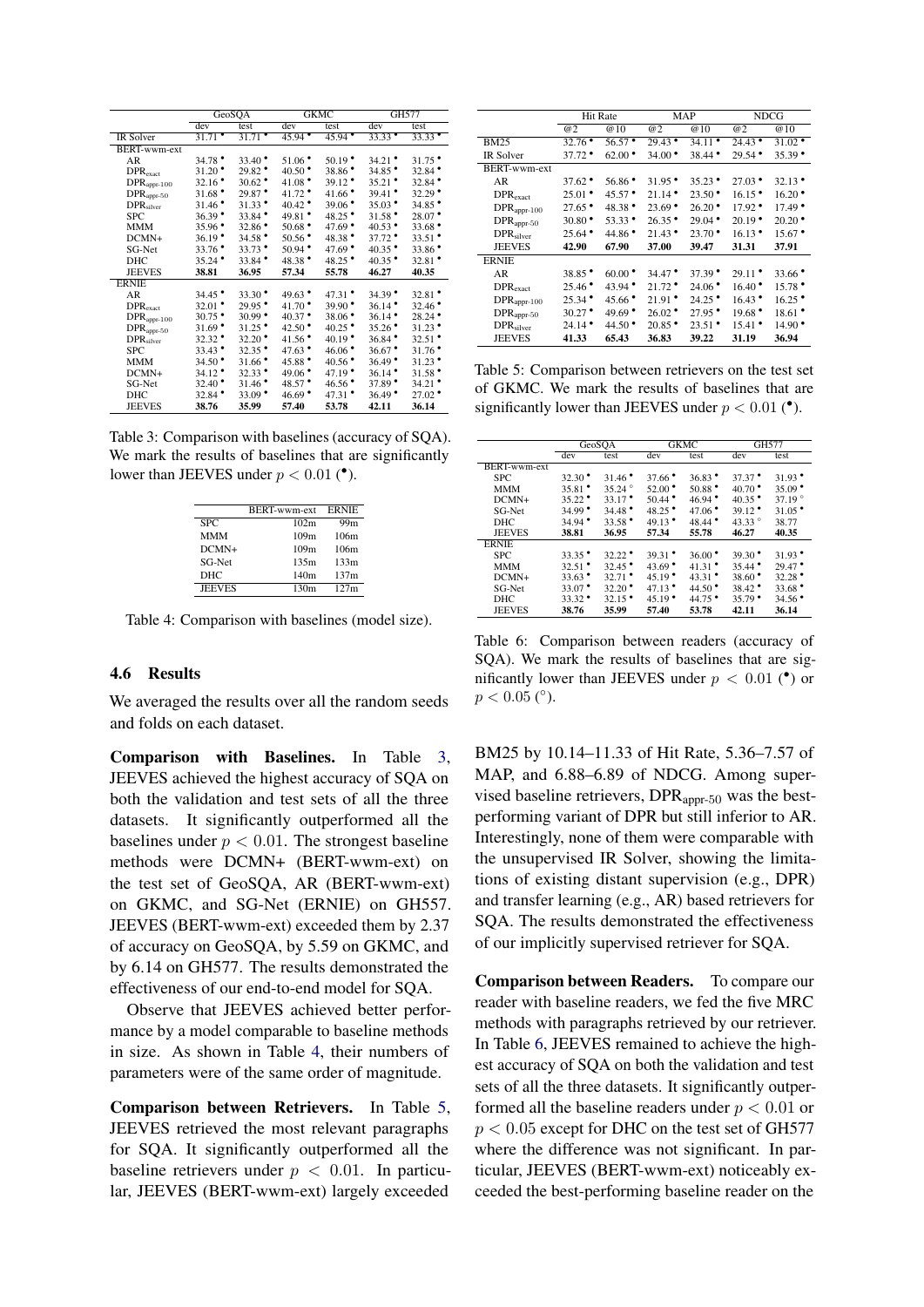<span id="page-7-1"></span>

|                    | GeoSOA               |                      |                    | <b>GKMC</b>          | GH577                |                    |
|--------------------|----------------------|----------------------|--------------------|----------------------|----------------------|--------------------|
|                    | dev                  | test                 | dev                | test                 | dev                  | test               |
| BERT-wwm-ext       |                      |                      |                    |                      |                      |                    |
| <b>JEEVES</b>      | 38.81                | 36.95                | 57.34              | 55.78                | 46.27                | 40.35              |
| $W/O s_i^{den}$    | $37.16$ $^{\circ}$   | $34.44$ $^{\bullet}$ | $54.28$ $^{\circ}$ | $50.53$ $^{\circ}$   | $42.72$ $^{\bullet}$ | $36.27$ $^{\circ}$ |
| $W/O s_i^{fus}$    | $37.28$ $^{\circ}$   | $35.10$ $^{\circ}$   | $52.75$ $^{\circ}$ | 49.88                | 45.00 $^{\circ}$     | 38.03              |
| w/o joint training | $37.24$ $^{\bullet}$ | 36.24                | $52.59$ $^{\circ}$ | 46.96                | 45.09 $^{\circ}$     | 38.60              |
| <b>ERNIE</b>       |                      |                      |                    |                      |                      |                    |
| <b>JEEVES</b>      | 38.76                | 35.99                | 57.40              | 53.78                | 42.11                | 36.14              |
| $W/O$ $s_i^{den}$  | 37.28 <sup>°</sup>   | $34.30^{\circ}$      | $53.56$ $^{\circ}$ | $50.47$ $^{\circ}$   | 39.39 $^{\circ}$     | $33.55^{\circ}$    |
| $W/O s_i^{fus}$    | $36.89$ <sup>*</sup> | 35.23                | $53.69$ $^{\circ}$ | $50.94$ $^{\bullet}$ | 39.52°               | 34.39              |
| w/o joint training | $36.02$ $^{\circ}$   | $33.68$ $^{\circ}$   | $51.65$ $^{\circ}$ | $47.72$ *            | 41.92                | 34.21              |

Table 7: Ablation study (accuracy of SQA). We mark the results of reduced versions of JEEVES that are significantly lower than the full version of JEEVES under  $p < 0.01$  (\*) or  $p < 0.05$  (°).

<span id="page-7-2"></span>

| k              | dev   | test  | k'            | dev    | test  |     | dev        | test  |
|----------------|-------|-------|---------------|--------|-------|-----|------------|-------|
| $\overline{5}$ | 55.56 | 52.44 | $\mathcal{D}$ | 57.34  | 55.78 | 100 | 56.75      | 54.19 |
| 10             | 57.34 | 55.78 | $\mathcal{F}$ | 57.00  | 54.62 | 200 | 57.34      | 55.78 |
| 15             | 56.69 | 54.19 | 4             | 57.19  | 53.38 | 300 | 55.37      | 53.75 |
|                | (a) k |       |               | (b) k' |       |     | $(c) \tau$ |       |

Table 8: Hyperparameter study (accuracy of SQA) of JEEVES (BERT-wwm-ext) on GKMC.

test set of each dataset, i.e., MMM (BERT-wwmext) on GeoSQA and GKMC, and DHC (BERTwwm-ext) on GH577, by 1.71, 4.90, and 1.58 of accuracy, respectively. The results demonstrated the effectiveness of our reader for SQA.

Ablation Study. In JEEVES we computed three scores for each option:  $s_i^{spa}$  $i$ <sup>spa</sup> in Eq. [\(6\)](#page-3-0) based on sparse representations of paragraphs,  $s_i^{\text{den}}$  in Eq. [\(15\)](#page-3-6) based on dense representations of separate paragraphs, and  $s_i^{\text{fus}}$  in Eq. [\(15\)](#page-3-6) based on fused dense representations of paragraphs. For ablation study we could not remove  $s_i^{\text{spa}}$  $i$ <sup>spa</sup> because we relied on it to implicitly supervise our retriever. We removed  $s_i^{\text{den}}$  and  $s_i^{\text{fus}}$  to assess their usefulness. In Table [7,](#page-7-1) compared with the full version of JEEVES, the two reduced versions both fell in accuracy on both the validation and test sets of all the three datasets. By removing  $s_i^{\text{den}}$ , the accuracy decreased significantly under  $p < 0.01$  or  $p < 0.05$  in all the cases. By removing  $s_i^{\text{fus}}$ , the decreases were also significant in most cases. The results demonstrated the effectiveness of using both separate and fused dense representations of paragraphs for SQA.

In JEEVES we jointly trained our retriever and reader. For ablation study we separately trained them. In Table [7,](#page-7-1) compared with the full version of JEEVES, the reduced version fell in accuracy on both the validation and test sets of all the three datasets. Without joint training, the accuracy decreased significantly under  $p < 0.01$  or  $p < 0.05$ in most cases. The results demonstrated the effectiveness of joint training for SQA.

<span id="page-7-3"></span>

| Source of Error | GeoSOA | <b>GKMC</b> | GH577 |
|-----------------|--------|-------------|-------|
| Corpus          | 88%    | 22%         | 14%   |
| Retriever       | 8%     | 36%         | 48%   |
| Reader          | 14%    | 66%         | 64%   |

Table 9: Error analysis of JEEVES (BERT-wwm-ext).

Hyperparameter Study. We reported the accuracy of JEEVES (BERT-wwm-ext) on GKMC under different values of its three main hyperparameters:  $k \in \{5, 10, 15\}, k' \in \{2, 3, 4\}, \text{ and}$  $\tau \in \{100, 200, 300\}$ . In Table [8,](#page-7-2) the highest accuracy was observed on the validation set under  $k = 10$ ,  $k' = 2$ , and  $\tau = 200$ . Therefore, we used these settings throughout all the above experiments.

Error Analysis. We randomly sampled 50 questions from the test set of each dataset to which JEEVES (BERT-wwm-ext) outputted an incorrect answer. We analyzed the source of each error. Note that an error could have multiple sources. In Table [9,](#page-7-3) corpus was the main source of error on GeoSQA. In particular, commonsense knowledge was needed but often absent in our corpus. Retrieval errors were frequent on GKMC and GH577. Our retriever sometimes assigned large weights to noise words in scenarios and retrieved irrelevant paragraphs. Besides, it could not identify some semantic matches such as *haze* and *air pollution*. Most errors on GKMC and GH577 were related to our reader. Indeed, it could not offer advanced reasoning capabilities such as comparison and negation, which were needed for some questions.

Run Time. JEEVES used an average of 0.2 second for answering a question in the test sets.

#### <span id="page-7-0"></span>5 Conclusion

Scenario-based multiple-choice questions have posed a great challenge to the retriever-reader framework: keyphrases for retrieving relevant paragraphs are blended with much noise in a long scenario description. In the absence of relevance labels of paragraphs, we devised a novel word weighting mechanism to implicitly train our retriever only using QA labels. It significantly outperformed existing unsupervised, distant supervision based, and transfer learning based retrievers. Based on that, our joint end-to-end model JEEVES exceeded a variety of strong baseline methods on three SQA datasets. While our experiments in the paper are focused on multiple-choice questions in high-school exams, JEEVES has the potential to be adapted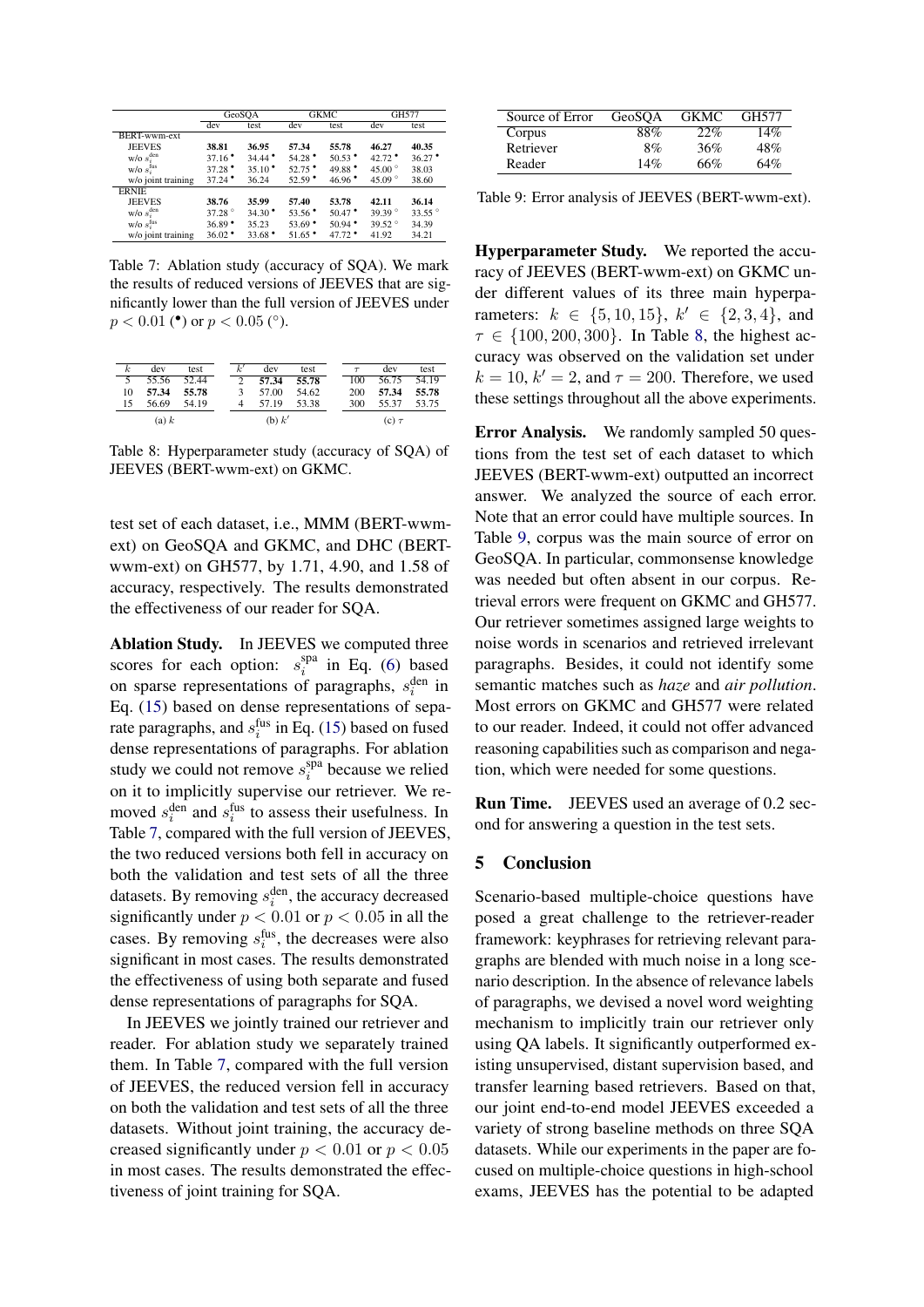to other SQA tasks where scenarios are also very long, such as legal judgment predication. It would be interesting to explore this direction in the future.

Error analysis has revealed some shortcomings of JEEVES, which we will address in future work. Among others, we will incorporate knowledge graphs [\(Shen et al.,](#page-8-19) [2021;](#page-8-19) [Zhang et al.,](#page-9-9) [2018;](#page-9-9) [Li et al.,](#page-8-20) [2020\)](#page-8-20) and enhance reasoning capabilities [\(Sun et al.,](#page-9-10) [2018\)](#page-9-10).

## Acknowledgments

This work was supported by the National Key R&D Program of China (2018YFB1005100).

## References

- <span id="page-8-9"></span>Ilias Chalkidis, Ion Androutsopoulos, and Nikolaos Aletras. 2019. [Neural legal judgment prediction in](https://doi.org/10.18653/v1/p19-1424) [English.](https://doi.org/10.18653/v1/p19-1424) In *ACL*, pages 4317–4323.
- <span id="page-8-2"></span>Danqi Chen, Adam Fisch, Jason Weston, and Antoine Bordes. 2017. [Reading Wikipedia to answer open](https://doi.org/10.18653/v1/P17-1171)[domain questions.](https://doi.org/10.18653/v1/P17-1171) In *ACL*, pages 1870–1879.
- <span id="page-8-6"></span>Gong Cheng, Weixi Zhu, Ziwei Wang, Jianghui Chen, and Yuzhong Qu. 2016. Taking up the Gaokao challenge: An information retrieval approach. In *IJCAI*, pages 2479–2485.
- <span id="page-8-17"></span>Peter Clark, Oren Etzioni, Tushar Khot, Ashish Sabharwal, Oyvind Tafjord, Peter D. Turney, and Daniel Khashabi. 2016. Combining retrieval, statistics, and inference to answer elementary science questions. In *AAAI*, pages 2580–2586.
- <span id="page-8-16"></span>Yiming Cui, Wanxiang Che, Ting Liu, Bing Qin, Ziqing Yang, Shijin Wang, and Guoping Hu. 2019. Pre-training with whole word masking for Chinese BERT. *CoRR*, abs/1906.08101.
- <span id="page-8-7"></span>Zixian Huang, Yulin Shen, Xiao Li, Yuang Wei, Gong Cheng, Lin Zhou, Xinyu Dai, and Yuzhong Qu. 2019. [GeoSQA: A benchmark for scenario-based](https://doi.org/10.18653/v1/D19-1597) [question answering in the geography domain at high](https://doi.org/10.18653/v1/D19-1597) [school level.](https://doi.org/10.18653/v1/D19-1597) In *EMNLP-IJCNLP*, pages 5865– 5870.
- <span id="page-8-14"></span>Di Jin, Shuyang Gao, Jiun-Yu Kao, Tagyoung Chung, and Dilek Hakkani-Tür. 2020. MMM: multi-stage multi-task learning for multi-choice reading comprehension. In *AAAI-IAAI-EAAI*, pages 8010–8017.
- <span id="page-8-8"></span>Vladimir Karpukhin, Barlas Oguz, Sewon Min, Patrick S. H. Lewis, Ledell Wu, Sergey Edunov, Danqi Chen, and Wen-tau Yih. 2020. [Dense passage re](https://doi.org/10.18653/v1/2020.emnlp-main.550)[trieval for open-domain question answering.](https://doi.org/10.18653/v1/2020.emnlp-main.550) In *EMNLP*, pages 6769–6781.
- <span id="page-8-12"></span>Omar Khattab and Matei Zaharia. 2020. [Colbert: Effi](https://doi.org/10.1145/3397271.3401075)[cient and effective passage search via contextualized](https://doi.org/10.1145/3397271.3401075) [late interaction over BERT.](https://doi.org/10.1145/3397271.3401075) In *SIGIR*, pages 39–48.
- <span id="page-8-3"></span>Tom Kwiatkowski, Jennimaria Palomaki, Olivia Redfield, Michael Collins, Ankur P. Parikh, Chris Alberti, Danielle Epstein, Illia Polosukhin, Jacob Devlin, Kenton Lee, Kristina Toutanova, Llion Jones, Matthew Kelcey, Ming-Wei Chang, Andrew M. Dai, Jakob Uszkoreit, Quoc Le, and Slav Petrov. 2019. Natural Questions: a benchmark for question answering research. *Trans. Assoc. Comput. Linguistics*, 7:452–466.
- <span id="page-8-5"></span>Guokun Lai, Qizhe Xie, Hanxiao Liu, Yiming Yang, and Eduard H. Hovy. 2017. [RACE: large-scale read](https://doi.org/10.18653/v1/d17-1082)[ing comprehension dataset from examinations.](https://doi.org/10.18653/v1/d17-1082) In *EMNLP*, pages 785–794.
- <span id="page-8-0"></span>Adam Lally, Sugato Bagchi, Michael Barborak, David W. Buchanan, Jennifer Chu-Carroll, David A. Ferrucci, Michael R. Glass, Aditya Kalyanpur, Erik T. Mueller, J. William Murdock, Siddharth Patwardhan, and John M. Prager. 2017. Watson-Paths: Scenario-based question answering and inference over unstructured information. *AI Magazine*, 38(2):59–76.
- <span id="page-8-10"></span>Kenton Lee, Ming-Wei Chang, and Kristina Toutanova. 2019. [Latent retrieval for weakly supervised open](https://doi.org/10.18653/v1/p19-1612) [domain question answering.](https://doi.org/10.18653/v1/p19-1612) In *ACL*, pages 6086– 6096.
- <span id="page-8-20"></span>Shuxin Li, Zixian Huang, Gong Cheng, Evgeny Kharlamov, and Kalpa Gunaratna. 2020. [Enriching docu](https://doi.org/10.24963/ijcai.2020/242)[ments with compact, representative, relevant knowl](https://doi.org/10.24963/ijcai.2020/242)[edge graphs.](https://doi.org/10.24963/ijcai.2020/242) In *IJCAI*, pages 1748–1754.
- <span id="page-8-1"></span>Xiao Li, Yawei Sun, and Gong Cheng. 2021. TSQA: tabular scenario based question answering. In *AAAI*.
- <span id="page-8-18"></span>Dayiheng Liu, Yeyun Gong, Jie Fu, Yu Yan, Jiusheng Chen, Daxin Jiang, Jiancheng Lv, and Nan Duan. 2020a. RikiNet: reading Wikipedia pages for natural question answering. In *ACL*, pages 6762–6771.
- <span id="page-8-15"></span>Zhuang Liu, Kaiyu Huang, Degen Huang, Zhuang Liu, and Jun Zhao. 2020b. [Dual head-wise coattention](https://doi.org/10.1145/3340531.3412013) [network for machine comprehension with multiple](https://doi.org/10.1145/3340531.3412013)[choice questions.](https://doi.org/10.1145/3340531.3412013) In *CIKM*, pages 1015–1024.
- <span id="page-8-11"></span>Yoshitomo Matsubara, Thuy Vu, and Alessandro Moschitti. 2020. [Reranking for efficient Transformer](https://doi.org/10.1145/3397271.3401266)[based answer selection.](https://doi.org/10.1145/3397271.3401266) In *SIGIR*, pages 1577– 1580.
- <span id="page-8-13"></span>George-Sebastian Pirtoaca, Traian Rebedea, and Stefan Ruseti. 2019. [Answering questions by learning to](https://doi.org/10.18653/v1/D19-1256) [rank - learning to rank by answering questions.](https://doi.org/10.18653/v1/D19-1256) In *EMNLP-IJCNLP*, pages 2531–2540.
- <span id="page-8-4"></span>Pranav Rajpurkar, Jian Zhang, Konstantin Lopyrev, and Percy Liang. 2016. [SQuAD: 100, 000+ questions](https://doi.org/10.18653/v1/d16-1264) [for machine comprehension of text.](https://doi.org/10.18653/v1/d16-1264) In *EMNLP*, pages 2383–2392.
- <span id="page-8-19"></span>Yulin Shen, Ziheng Chen, Gong Cheng, and Yuzhong Qu. 2021. CKGG: a Chinese knowledge graph for high-school geography education and beyond. In *ISWC*.